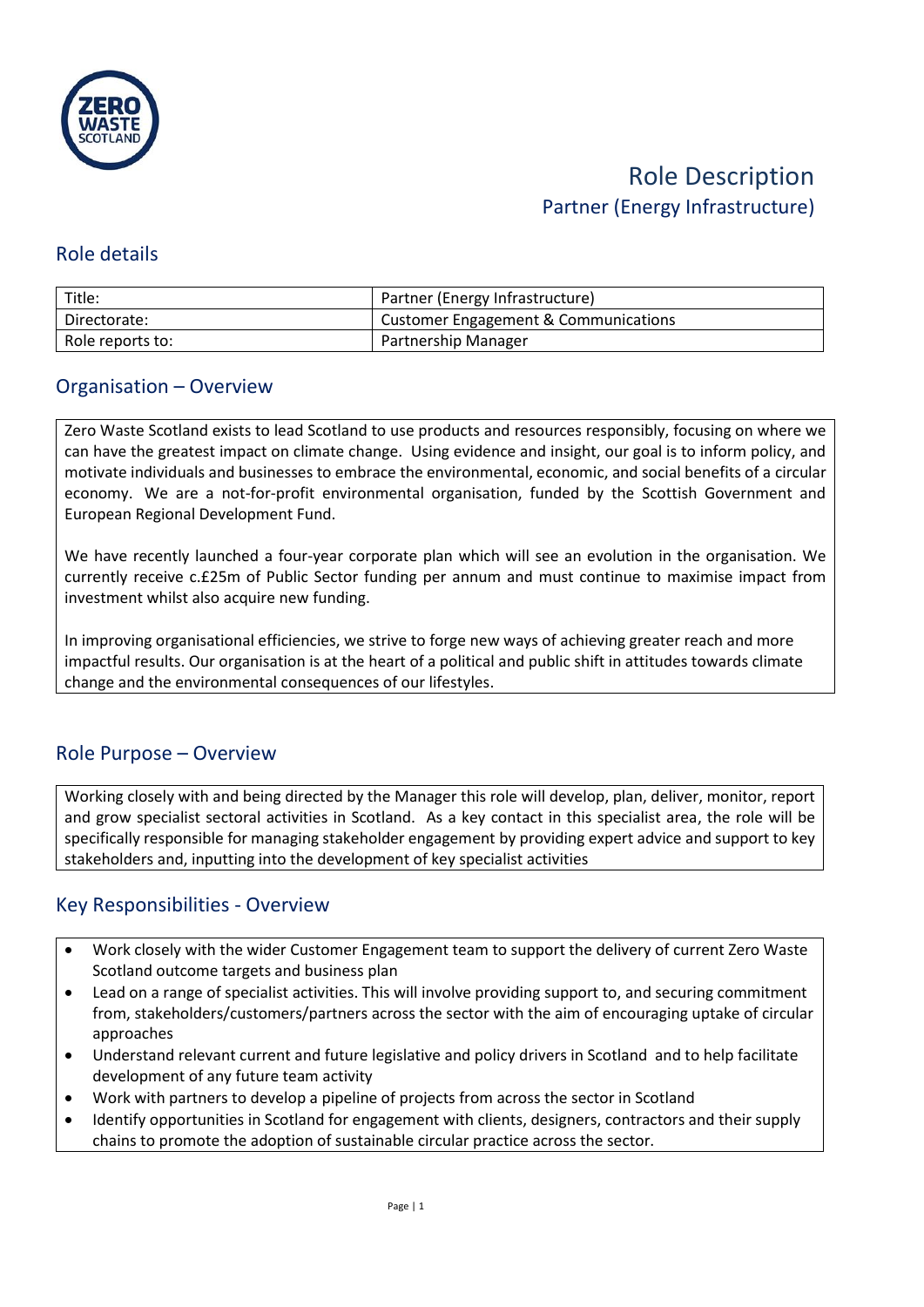

- Contribute to disseminating the results and outputs from Zero Waste Scotland and commissioned studies by speaking at external events and by facilitating and presenting at Zero Waste Scotland organised dissemination events and workshops
- Diagnose and identify opportunities to enhance the delivery of Zero Waste Scotland's services and work in partnership with the business development team team and Manager to examine this; taking responsibility for actioning agreed opportunities in the specialist area
- Proactively develop and maintain good working relationships with stakeholders/customers/partners whilst leading procurements, contracts and framework agreements requiring a high degree of skills in negotiation, collaboration, influence and persuasion
- Support the Manager in defining processes which are relevant to delivery of specific programmes of work and manage delivery within agreed processes including the identification and management of sector/technical specialist area risks (escalating any major stakeholder risks)
- Provide expert technical and professional advice, guidance and support to colleagues, customers, providers, suppliers and / or other stakeholders. Interpret and resolve complex queries and issues and offer tailored solutions which meet their needs.
- Support the Manager in setting and implementing monitoring and evaluation requirements across projects, and input monitoring information to Zero Waste Scotland's reporting processes, sharing it with the Manager and other colleagues as requested.

# Core organisation competencies

#### **Adaptable to change**:

Responds and behaves positively to change, identifies and acts upon new opportunities.

#### **Building relationships:**

Proactively develops internal and external relationships acting as an advocate and generating momentum for achieving Zero Waste Scotland's goals

#### **Personal commitment**:

Demonstrates commitment, energy and enthusiasm for achieving challenging goals.

#### **Teamwork:**

Encourages and develops cross-functional working and builds teams based on results to be achieved.

# Specific competencies

| <b>Achieving Targets</b> | Analysis & Decision Making  |
|--------------------------|-----------------------------|
| Stakeholder Management   | <b>Commercial Awareness</b> |
| <b>Quality Focus</b>     | Planning and Organising     |

### Job essentials

- Educated to degree level or equivalent and/or relevant professional qualification
- If no relevant degree/professional qualification, then must be able to demonstrate relevant specialist experience and an ability to transfer that knowledge to others
- Evidence of experience within the sector or specialist area and/or its supply chain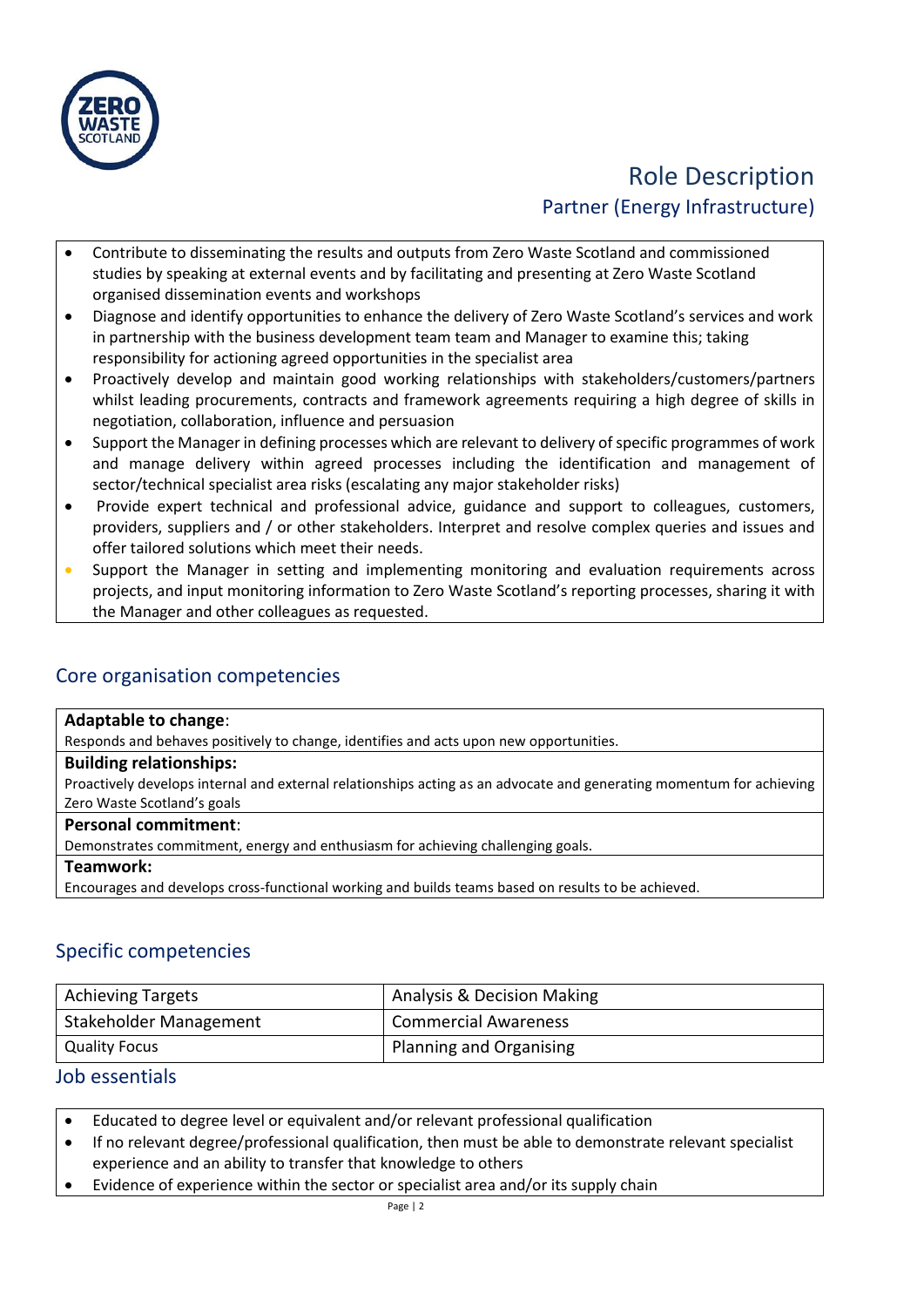

- Demonstrable experience of stakeholder/customer/partner engagement by sharing technical knowledge
- Strong industry, market and technical understanding of specialist area
- Awareness of environmental drivers and issues in the sector
- Strong organisational skills with experience of developing and implementing project plans successfully
- Excellent track record of managing delivery and achieving outcome based targets in similar specialist area
- Excellent verbal and written communication skills, with demonstrable experience of influencing decision makers and, presenting to relevant sector to deliver outcome based targets
- Strong interdisciplinary and team working skills
- Experience of managing contracts and external contractors to deliver services
- Strong level of computer literacy including MS Office

### Desirable Experience

- Experience of marketing, PR and other communications technique to influence behavioural change
- An appreciation of the tender and procurement process

# Role dimensions

| Management impact | No direct line manager responsibility<br>$\bullet$<br>Indirect management of others e.g. contractors<br>$\bullet$ |
|-------------------|-------------------------------------------------------------------------------------------------------------------|
|-------------------|-------------------------------------------------------------------------------------------------------------------|